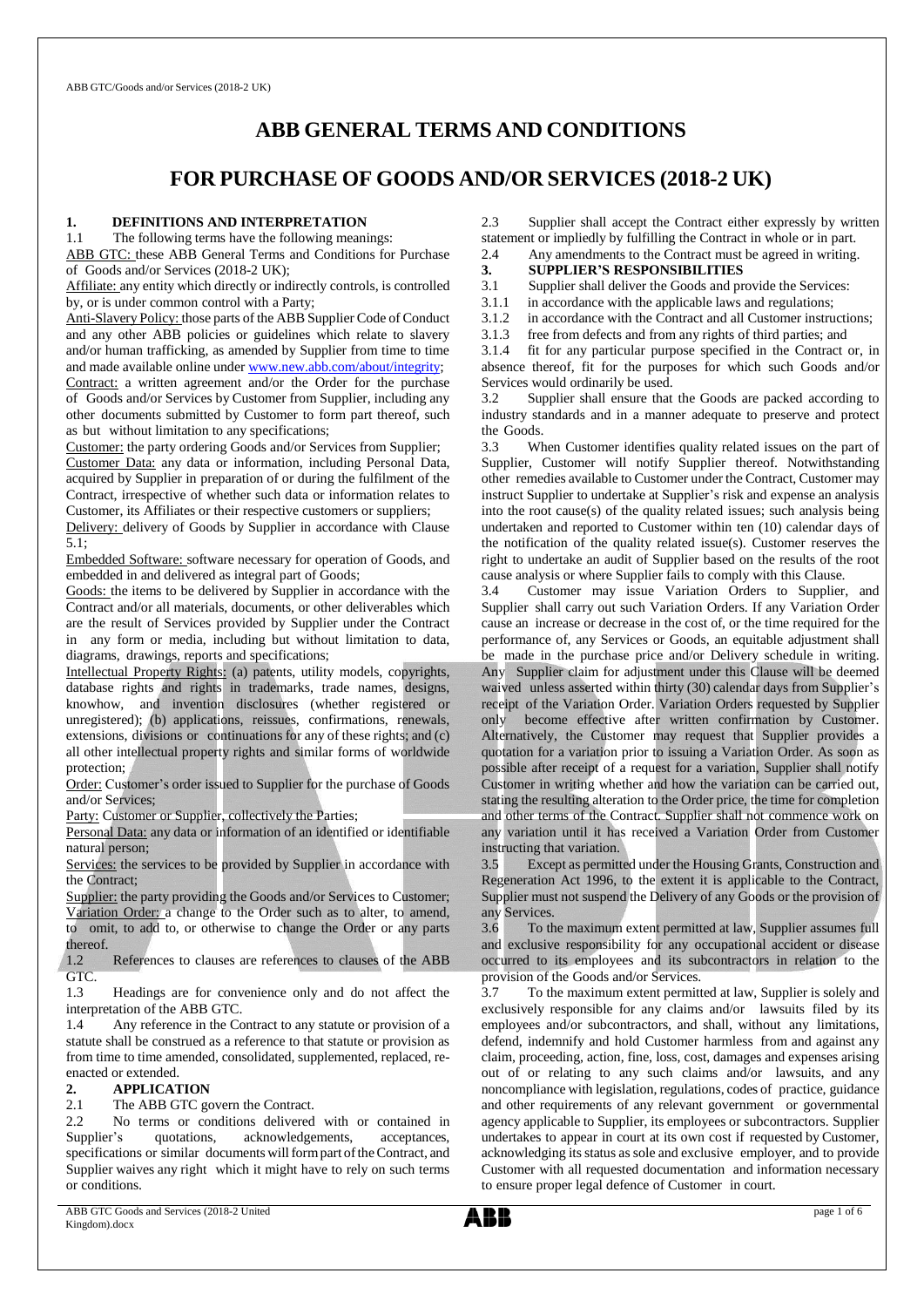3.8 Customer is authorized to make any payments due to Supplier's employees and subcontractors providing Goods and/or Services under the Contract, in order to avoid lawsuits, liens or encumbrances. Such payments may be made through withholding Supplier's credits, offsetting or in any other way. Supplier shall provide any support requested by Customer with regard to such payments and indemnify Customer for any payments made.

# **4. PAYMENT, INVOICING**<br>4.1 In consideration of the Good

In consideration of the Goods delivered and/or the Services provided by Supplier in accordance with the Contract, Customer shall pay to Supplier the purchase price stated in the Contract provided the invoice fulfils the requirements defined by Customer.

4.2 Supplier shall submit invoices in an auditable form, complying with applicable laws, generally accepted accounting principles and the specific Customer requirements, containing the following minimum information: Supplier name, address and reference person including contact details; invoice date; invoice number; Order number and Supplier number; address of Customer, quantity; specification of Goods and/or Services; price (total amount invoiced); currency; tax or VAT amount; tax or VAT number; Authorized Economic Operator and/or Approved Exporter Authorization number and/or other customs identification number, if applicable; payment terms as agreed.<br>4.3

Invoices must be sent to the billing address specified in the Contract.

4.4 Customer shall pay the invoice in accordance with the payment terms agreed in the Contract.

4.5 Customer will reimburse expenses only at cost and to the

extent agreed in writing.<br>4.6 Services charged Services charged on the basis of hourly rates require written confirmation of Supplier's time sheets by Customer. Supplier shall submit such time sheets to Customer for confirmation as may be instructed by Customer but latest together with any related invoice. Confirmation of time sheets cannot be construed as acknowledgement of any claims. Customer is not obliged to pay invoices based on time sheets which are not confirmed by Customer in writing.

4.7 Customer reserves the right to set off or withhold payment for Goods and/or Services not provided in accordance with the Contract.

#### **5. DELIVERY, PERFORMANCE OF SERVICES**

5.1 Unless agreed otherwise in the Contract, the Goods shall be delivered in accordance with INCOTERMS 2010 FCA, to the place defined in the Contract or, if no such place has been defined, to Customer's place of business. For the avoidance of doubt, partial delivery shall not be accepted unless otherwise agreed by the Parties. Any risk of loss or damage to the Goods and/or Services which does not pass in accordance with INCOTERMS 2010 FCA shall pass to Customer on completion.

5.2 Where Customer is to provide cranes, lifting equipment, measuring and testing instruments and/or equipment for transport on the site, Supplier shall specify in writing its requirements concerning such cranes, lifting equipment, measuring and testing instruments and equipment at the latest five weeks before the agreed date for starting the Services which are to be carried out on site.

5.3 Supplier shall in good time provide free of charge information and drawings showing the manner in which the Goods are to be installed and commissioned, together with all information required for preparing suitable foundations, for providing access for the Goods and any necessary equipment to the site and for making all necessary connections to the Goods and /or Services.

5.4 Supplier shall, not later than the date of Delivery, provide free of charge, all information and drawings which are necessary to permit Customer to operate and maintain the Goods, such information and drawings to be supplied in the number of copies agreed upon or if no agreement at least one copy of each.

5.5 Supplier shall work safely at all times. If in Supplier's opinion it is not safe to commence or continue working, Supplier shall immediately notify Customer's project manager. Supplier shall comply with all applicable health, safety and environmental

legislation and any associated guidance booklets and hereby acknowledges receipt of and confirms it shall comply with the ABB Construction Site Quality, Heath, Safety & Environmental Requirements and PPE Policy Technical Documentation.<br>5.6 The Services shall be provided at the place spe

The Services shall be provided at the place specified in the Contract or, if no such place has been specified, at Customer's place of business.

5.7 Supplier shall provide no later than at the time of acceptance of the Contract the following minimum information: number of packages and contents, the customs tariff numbers of the country of consignment, and the countries of origin for all Goods. For controlled Goods, the relevant national export control numbers must be indicated and, if the Goods and/or Services are subject to U.S. export regulations, the U.S. Export Control Classification Numbers (ECCN) or classification numbers of the International Traffic in Arms Regulations (ITAR) must be specified. Proofs of preferential origin as well as conformity declarations and marks of the country of consignment or destination are to be submitted without being requested; certificates of origin upon request. Supplier shall state the Order number on all invoices (in particular but not limited to commercial, pro forma or customs invoices).

5.8 The Goods shall be delivered, and Services shall be provided during Customer's business hours unless otherwise requested by Customer.

5.9 Upon Delivery, Supplier (or its appointed carrier) shall provide Customer a delivery note and any other required export and import documents not mentioned in Clause 5.7. If Customer has approved partial delivery, such delivery note shall also include the outstanding balance.

5.10 Ownership of the Goods passes to Customer at Delivery. To the extent that the Goods contain Embedded Software, ownership of such Embedded Software will not pass to Customer, but Supplier shall grant, or – as applicable – shall procure that the third party owner grants, Customer and all users a worldwide, irrevocable, perpetual, transferable, non-exclusive, royalty-free right to use the Embedded Software as integral part of such Goods and/or for servicing either of them.

#### **6. ACCEPTANCE**

6.1 Delivery of Goods or provision of Services may not be deemed to be acceptance of such Goods or Services by Customer. Customer shall have reasonable time to inspect or test the Goods and/or Services and to report any defects to Supplier. If a defect in the Goods and/or Services was not reasonably detectable during the inspection, Customer shall have reasonable time to provide notice of such defect after it has become apparent and/or to reject the Goods and/or Services. 6.2 The Parties may agree on a certain acceptance procedure, in which case acceptance will be subject to Customer's written acceptance statement. Where the Contract does not specify technical requirements, acceptance tests shall be carried out in accordance with general practice in the appropriate branch of industry concerned in the country of use. Supplier shall inform Customer in writing within a reasonable time period in advance when the Goods and/or Services are ready for acceptance and in good time to permit Customer to be represented at any tests. Supplier shall bear all costs for acceptance tests carried out at the place of manufacture.

6.3 Customer may enforce any remedy available to it under the terms of the Contract for any rejected Goods or Services.

**7. DELAY**

7.1 If Supplier anticipates that it will not be able to fulfil its obligations for Delivery of the Goods or the provision of Services before or at the time for Delivery or completion, it shall forthwith notify Customer thereof in writing, stating the reason and the time when Delivery and/or completion can be expected. If Supplier fails to give such notice, Customer shall be entitled to compensation for any additional costs which it incurs and which it could have avoided had it received such notice.

7.2 If the Delivery of Goods or the provision of Services does not comply with the agreed date(s), Customer may:

7.2.1 terminate the Contract in whole or in part;

7.2.2 refuse any subsequent delivery of the Goods or provision of

page 2 of 6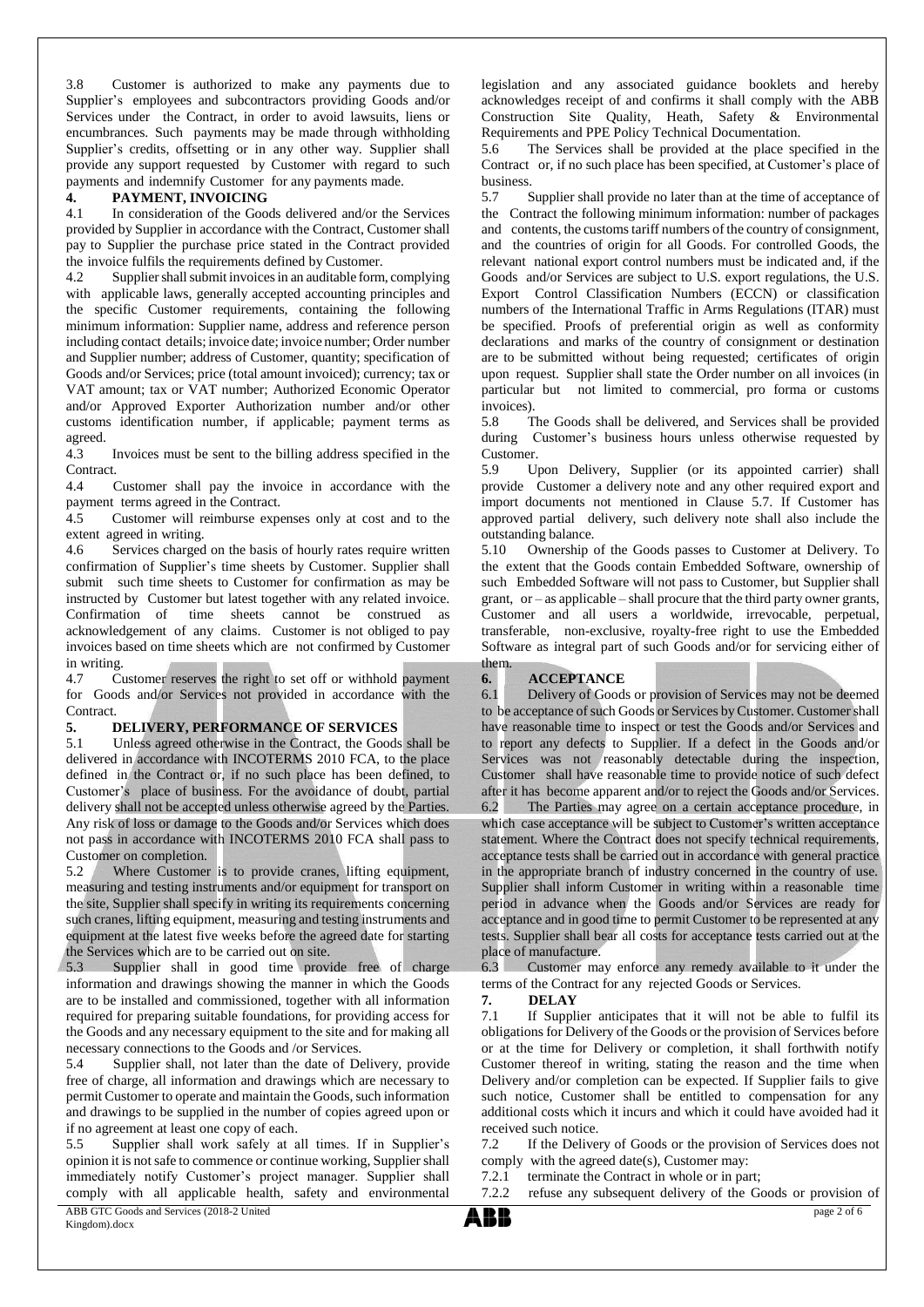the Services;

7.2.3 recover from Supplier any expenses reasonably incurred by Customer in obtaining the Goods and/or Services in substitution from another supplier;

7.2.4 claim damages for any cost, loss, expenses and liquidated damages incurred by Customer which are attributable to Supplier's delay; and

7.2.5 claim liquidated damages as agreed in the Contract.

**8. WARRANTY AND REMEDIES**

8.1 Supplier warrants that the Goods and/or Services comply with the Contract, including but without limitation to Supplier's responsibilities as defined in Clause 3.1.

8.2 Supplier warrants that the Goods are new and unused at the date of Delivery and remain free from defects during the warranty period.

8.3 The warranty period for Goods and/or Services is twenty four (24) months from provision of all Goods and/or Services under the Contract.

8.4 In case of breach of any warranty which is not remedied at Supplier's risk and expense (including, but not limited to, with regard to transportation) within forty eight (48) hours from Customer's notification, or in case of any other breach of the Contract, Customer is entitled to enforce any or more of the following remedies at its discretion and at Supplier's risk and expense:

8.4.1 to give Supplier another opportunity to carry out any additional work necessary to ensure that the Contract is fulfilled, and/or to obtain prompt repair or replacement of the defective Goods and/or Services;

8.4.2 to carry out (or to instruct a third party to carry out) any additional work necessary to make the Goods and/or Services comply with the Contract;

8.4.3 to refuse any further Goods and/or Services;

8.4.4 to claim such damages as may have been sustained by Customer as a result of Supplier's breach of the Contract;

8.4.5 to terminate the Contract; in such event Customer has no obligation to compensate Supplier, and, at Customer's option, Supplier shall pay back to Customer any remuneration received from Customer for the Goods and/or Services and take back the Goods at Supplier's own cost and risk.

8.5 In case of a breach of any warranty, the entire warranty period shall be restarted for the defective Goods/Services from the date the remediation is completed to Customer's satisfaction.

8.6 The rights and remedies available to Customer under the Contract are cumulative and are not exclusive of any rights orremedies available at law or in equity.

# **9. INTELLECTUAL PROPERTY RIGHTS**

9.1 Subject to Clause 9.2, Supplier hereby grants Customer, or undertakes to procure that Customer is granted, a worldwide, irrevocable, transferable, non-exclusive, royalty-free license to use the Intellectual Property Rights in the Goods, including Embedded Software, if any.

9.2 Supplier herewith assigns to Customer full ownership rights in any Intellectual Property Rights in Goods resulting from the Services. Supplier further agrees, upon Customer's request and at its cost, to take all further steps necessary to perfect Customer's ownership to the Intellectual Property Rights.

9.3 Intellectual Property Rights in any Goods created by or licensed to Supplier prior or outside a Contract (Pre-Existing IPR) will remain vested in Supplier (or the third party owner). To the extent that Pre-Existing IPR are embedded in any Goods resulting from the Services, Supplier grants, or undertakes to procure that the third party owner grants, Customer and its Affiliates a worldwide, irrevocable, transferable, non-exclusive, royalty-free license to use the Pre-Existing IPR as part of such Goods, including the right to improve, develop, market, distribute, sublicense or otherwise use such Pre-Existing IPR.

9.4 Supplier must specify in writing and prior to Delivery all open source software contained in or used by Embedded Software, if any, and request Customer's written approval. Supplier agrees to replace at its own cost any open source software components

ABB GTC Goods and Services (2018-2 United Kingdom).docx

rejected by Customer with software of at least the same quality and functionality.

9.5 If any claim is made against Customer that the Goods and/or Services infringe a third party's Intellectual Property Rights, Supplier shall at its cost, but at Customer's discretion (i) procure for Customer and Customer's clients, as the case may be, the right to continue using the Goods and/or Services; (ii) modify the Goods and/or Services so they cease to be infringing; or (iii) replace the Goods and/or Services by non-infringing equivalents. Otherwise, Customer is entitled to terminate the Contract and to reclaim all sums which it has paid to Supplier thereunder.

# **10. COMPLIANCE, INTEGRITY**

10.1 Supplier shall provide the Goods and/or Services in compliance with all relevant laws, regulations, and codes of practice.

10.2 Supplier and its subcontractors must comply with the ABB List of Prohibited and Restricted Substances and report to Customer the substances contained in the Goods. Supplier must also comply with the reporting and other requirements regarding Conflict Minerals made available under **[www.abb.com](http://www.abb.com/) – Supplying – Material Compliance – ABB Policy and Supplier Requirements** or otherwise and shall provide Customer with documents, certificates and statements as requested. Any statement made by Supplier to Customer after the date of the Contract (whether directly or indirectly) with regard to materials used for or in connection with the Goods and/or Services will be deemed to be a representation under the Contract.

10.3 Supplier represents and warrants that it is and will remain fully compliant with all applicable trade and customs laws, regulations, instructions, and policies, including, but not limited to, satisfying all necessary clearance requirements, proofs of origin, export and import licenses and exemptions from, and making all proper filings with appropriate governmental bodies and/or disclosures relating to the provision of services, the release or transfer of goods, hardware, software and technology.

10.4 No material or equipment included in or used for the Goods and/or Services must originate from any company or country listed in any relevant embargo issued by the authority in the country where the Goods and/or Services will be used or an authority otherwise having influence over the equipment and material forming part of the Goods and/or Services. If any of the Goods and/or Services are or will be subject to export restrictions, it is Supplier's responsibility to promptly inform Customer in writing of the particulars of such restrictions.

10.5 Both Parties warrant that each will not, directly or indirectly, and that each has no knowledge that other persons will, directly or indirectly, make any payment, gift or other commitment to its customers, to government officials or to agents, directors and employees of each Party, or any other party in a manner contrary to applicable laws (including but not limited to the U. S. Foreign Corrupt Practices Act, the UK Bribery Act 2010 and, where applicable, legislation enacted by member states and signatories implementing the OECD Convention Combating Bribery of Foreign Officials), and shall comply with all relevant laws, regulations, ordinances and rules regarding bribery and corruption. Nothing in the Contract will render either Party or any of its Affiliates liable to reimburse the other for any such consideration given or promised.

10.6 Supplier herewith acknowledges and confirms that Supplier has received a copy of ABB's Code of Conduct and ABB's Supplier Code of Conduct or has been provided information on how to access both ABB Codes of Conduct online under **www.new.abb.com/about/integrity**. Supplier agrees to perform its contractual obligations in accordance with both ABB Codes of Conduct.

10.7 ABB has established reporting channels where Supplier and its employees may report suspected violations of applicable laws, policies or standards of conduct: Web portal: **<http://new.abb.com/about/integrity> – Reporting Channels**; contact details specified on this Web portal.

10.8 Any violation of an obligation contained in this Clause 10 is a material breach of the Contract and entitles the other Party to terminate the Contract with immediate effect and without prejudice to any further rights or remedies available thereunder or at law. Notwithstanding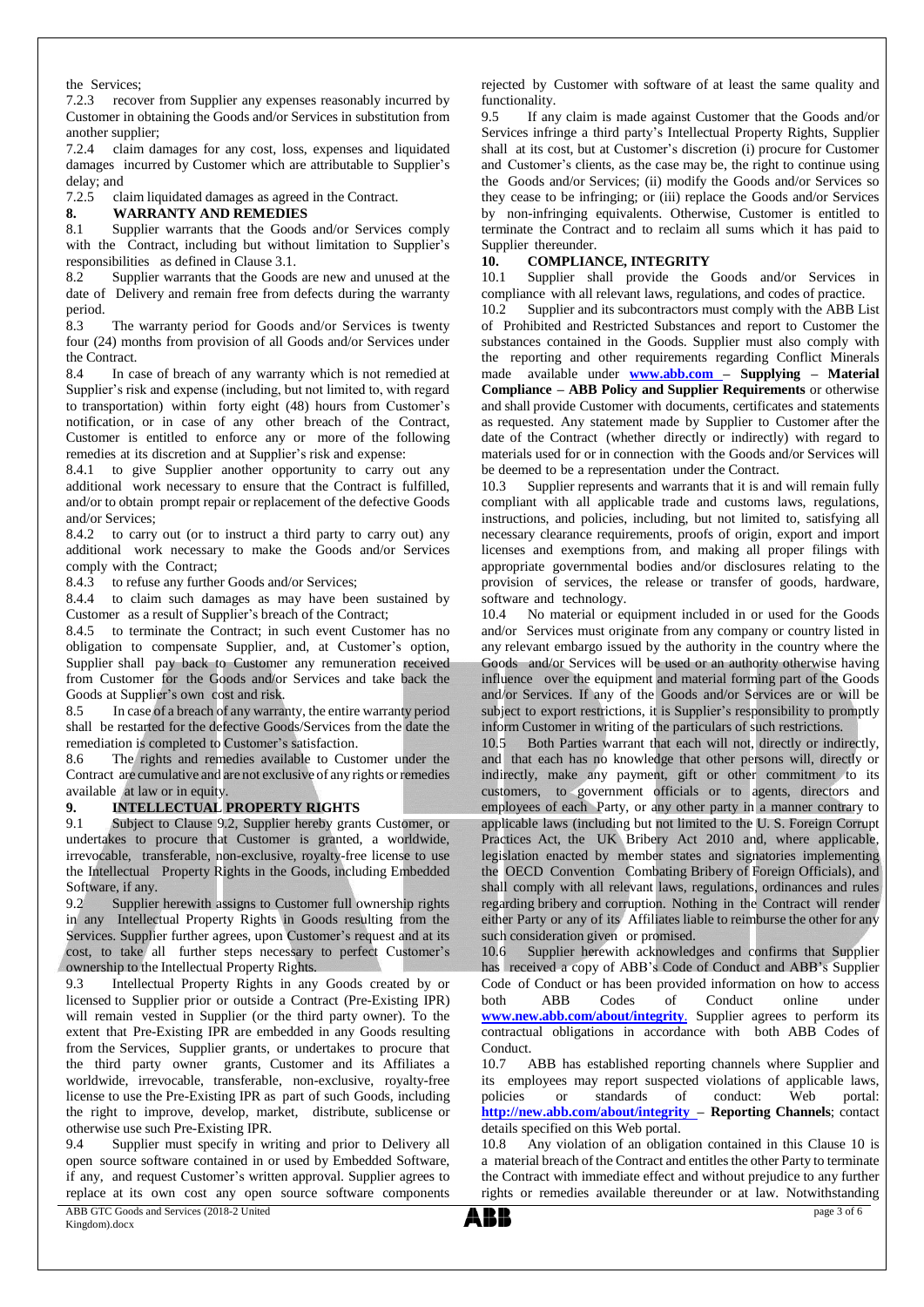anything to the contrary in the Contract, Supplier shall, without any limitations, indemnify and hold harmless Customer for all liabilities, damages, cost or expenses incurred as a result of any such violation and/or termination of the Contract, or arising from export restrictions concealed by Supplier.

10.9 Customer reserves the right for its representatives to carry out quality audits and expediting activities at Supplier's or its subsuppliers premises, at all reasonable times, during working hours, in respect of any part of the Contract requirements.

### **11. CONFIDENTIALITY, DATA SECURITY, DATA PROTECTION**

11.1 Supplier shall keep in strict confidence all Customer Data and any other information concerning Customer's or its Affiliates' business, their products and/or their technologies which Supplier obtains in connection with the Goods and/or Services to be provided (whether before or after acceptance of the Contract). Supplier shall restrict disclosure of such confidential material to such of its employees, agents or subcontractors or other third parties as need to know the same for the purpose of the provision of the Goods and/or Services to Customer. Supplier shall ensure that such employees, agents, subcontractors or other third parties are subject to and comply with the same obligations of confidentiality as applicable to Supplier and will be liable for any unauthorized disclosures.

11.2 Supplier shall apply appropriate safeguards, adequate to the type of Customer Data to be protected, against the unauthorised access or disclosure of Customer Data and protect such Customer Data in accordance with the generally accepted standards of protection in the related industry, or in the same manner and to the same degree that it protects its own confidential and proprietary information – whichever standard is higher. Supplier may disclose confidential information to Permitted Additional Recipients (which means Supplier's authorised representatives, including auditors, counsels, consultants and advisors) provided always that (i) such information is disclosed on a strict need-to-know basis, and (ii) such Permitted Additional Recipients sign with Supplier a confidentiality agreement with terms substantially similar hereto or, where applicable, are required to comply with codes of professional conduct ensuring confidentiality of such information. Supplier shall comply with, and ensure that the Permitted Additional Recipients comply with, any security procedure, policy or standard provided to Supplier by Customer or any of its Affiliates from time to time, and in particular with the Minimum Cyber Security Requirements for Suppliers as made available under **[www.abb.com/Supplying/Cybersecurity](http://www.abb.com/Supplying/Cybersecurity)**, or as otherwise set out in the Contract.

11.3 Supplier must not (i) use Customer Data for any other purposes than for providing the Goods and/or Services, or (ii) reproduce the Customer Data in whole or in part in any form except as may be required by the Contract, or (iii) disclose Customer Data to any third party, except to Permitted Additional Recipients or with the prior written consent of Customer.

11.4 Supplier shall install and update at its own cost adequate virus protection software and operating system security patches for all computers and software utilized in connection with providing the Goods and/or Services.

11.5 Supplier shall inform Customer without delay about suspicion of breaches of data security or other serious incidents or irregularities regarding any Customer Data.

11.6 Supplier agrees that Customer may provide any information received from Supplier to Affiliates of Customer and to third parties. 11.7 Protection of Personal Data

11.7.1 If Customer discloses Personal Data to Supplier, Supplier shall comply with all applicable data protection laws and regulations.

11.7.2 Supplier shall apply appropriate physical, technical and organizational measures to ensure a level of security of Personal Data appropriate to the respective risk and the ability to ensure the ongoing confidentiality, integrity, availability and resilience of processing systems and services.

11.7.3 Supplier agrees that it will not withhold or delay its consent to any changes to this Clause 11 which in Customer's or its

ABB GTC Goods and Services (2018-2 United Kingdom).docx

Affiliates' reasonable opinion are required to be made in order to comply with applicable data protection laws and regulations and/or with guidelines and advice from any competent supervisory authority, and agrees to implement any such changes at no additional cost to Customer. 11.7.4 Supplier acknowledges that the processing of Personal Data in accordance with the Contract may require the conclusion of additional data processing or data protection agreements with Customer or its Affiliates. To the extent such additional agreements are not initially concluded as part of the Contract, Supplier, its relevant Affiliates or subcontractors shall upon Customer's request promptly enter into any such agreement(s), as designated by Customer and as required by mandatory law or a competent data protection or other competent authority.

### **12. LIABILITY AND INDEMNITY**

12.1 Without prejudice to applicable mandatory law, Supplier shall, without any limitations, indemnify and hold harmless Customer for all liabilities, damages, cost, losses or expenses incurred by Customer as a result of Supplier's breach of the Contract. Supplier shall, without any limitations, indemnify and hold harmless Customer for any claim made by a third party against Customer in connection with the Goods and/or Services, including but without limitation to claims that such Goods and/or Services infringe a third party's Intellectual Property Rights. Upon Customer's request Supplier shall defend Customer against any third party claims.

12.2 Supplier is responsible for the control and management of all of its employees, suppliers and/or subcontractors, and it is responsible for their acts or omissions as if they were the acts or omissions of Supplier.

12.3 Supplier shall maintain in force insurance with reputable and financially sound insurers, which however will not relieve Supplier from any liability towards Customer, and shall upon request provide evidence of the following:

12.3.1 Employers liability insurance, fully compliant with any legislation applicable to the performance of this Contract; and

12.3.2 public and products liability insurance with a minimum liability of not less than five million GBP (£5,000,000) for any one event. The insured amount cannot be considered as limitation of liability.

12.4 Customer reserves the right to set off any claims under a Contract against any amounts owed to Supplier.

# **13. ANTICIPATED NON-PERFORMANCE**

Notwithstanding other provisions in the ABB GTC regarding suspension, Customer shall be entitled to suspend performance of its obligations under the Contract, where it is clear from the circumstances that Supplier is not going to perform its obligations. Customer shall forthwith notify Supplier of the suspension in writing.

#### **14. TERMINATION**

14.1 Customer may terminate the Contract for convenience in whole or in part by giving Supplier thirty (30) calendar days written notice. In such event Customer shall pay to Supplier the value of the delivered but unpaid Goods and/or Services and proven direct cost reasonably incurred by Supplier for the undelivered Goods and/or Services, however in no event more than the price for the Goods and/or Services agreed under the Contract. No further compensation will be due to Supplier.

14.2 In the event of Supplier's breach of the Contract, Customer is entitled to terminate the Contract in accordance with Clause 8.4.

14.3 Customer may terminate the Contract with immediate effect by notice in writing in the event that (i) an interim order is applied for or made, or a voluntary arrangement approved, or a petition for a bankruptcy order is presented or a bankruptcy order is made against Supplier; or (ii) any circumstances arise which entitle the court or a creditor to appoint a receiver or administrator or to make a windingup order; or (iii) other similar action is taken against or by Supplier by reason of its insolvency or in consequence of debt; or (iv) there is a change of control of Supplier.

14.4 Upon termination Supplier shall immediately and at Supplier's expense return to Customer all Customer property (including any Customer Data, documentation, and transfer of Intellectual Property Rights) then under Supplier's control and provide Customer with the complete documentation about the delivered Goods and/or Services.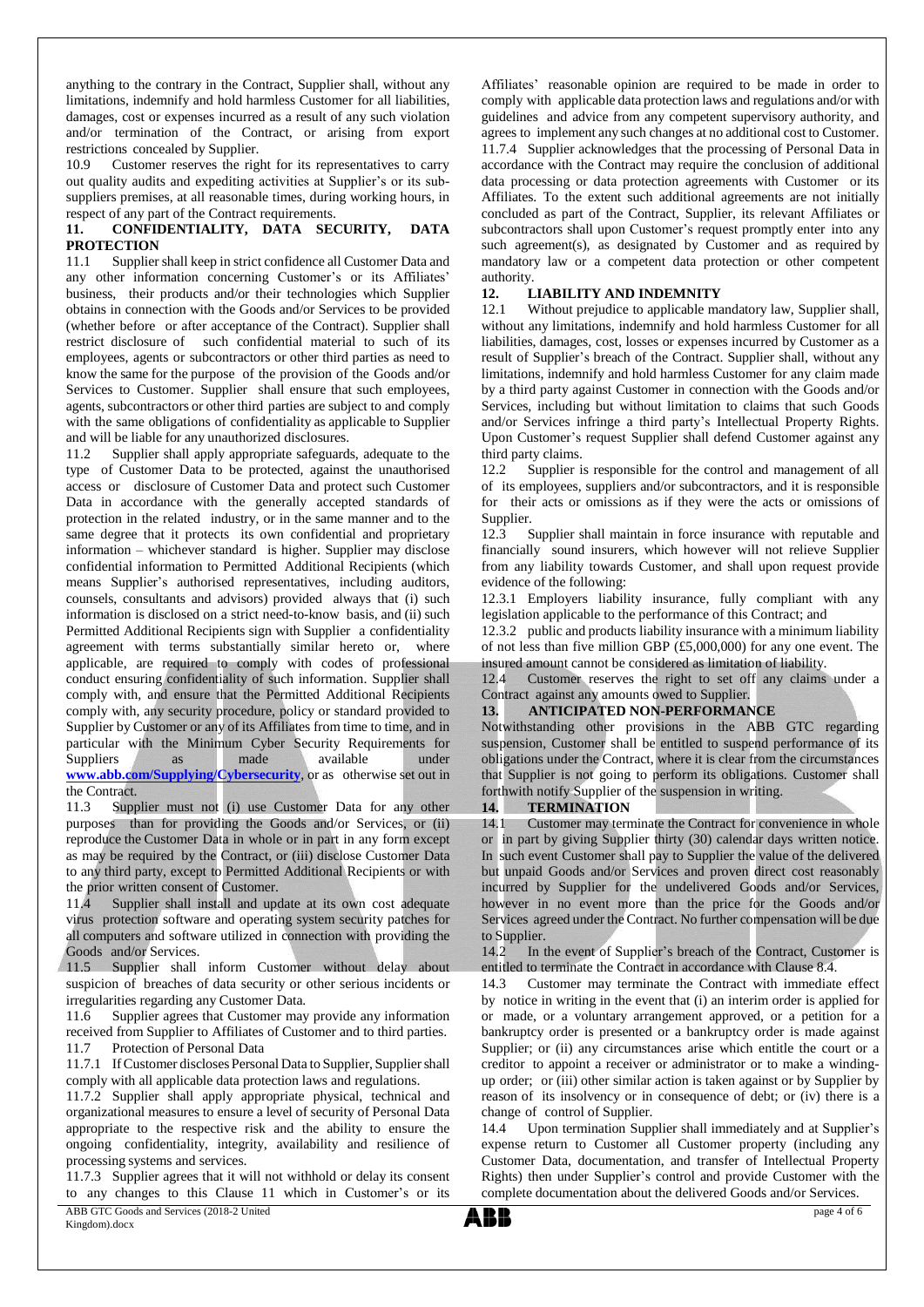# **15. FORCE MAJEURE**<br>15.1 **Neither Party will be li**

Neither Party will be liable for any delay or failure to perform its obligations under a Contract if the delay or failure results from an event of Force Majeure. **Force Majeure** means an event that was not foreseeable by the affected Party at the time of execution of the Contract, is unavoidable and outside the reasonable control of the affected Party, provided that it cannot overcome such event despite all reasonable efforts, and that it provides notice to the other Party within five (5) calendar days from occurrence of the Force Majeure event. The affected Party shall give notice in writing to the other Party without delay upon cessation of the event of Force Majeure. If a Party fails to give such notices, the other Party shall be entitled to compensation for any additional costs which it incurs and which it could have avoided had it received such notice.

15.2 If a Force Majeure event exceeds thirty (30) calendar days, either Party may terminate the Contract forthwith by written notice without liability. Each Party shall use reasonable efforts to minimise the effects of the Force Majeure event.

#### **16. ASSIGNMENT AND SUBCONTRACTING**

16.1 Supplier may neither assign, nor transfer, encumber nor subcontract the Contract, nor any parts thereof (including any monetary receivables from Customer) without prior written approval of Customer.

16.2 Customer may assign, transfer, encumber, subcontract or deal in any other manner with the Contract or parts thereof to its Affiliates.

# **17. NOTICES**

Any notice must be given duly signed by registered mail, courier, fax or by e-mail to the address of the relevant Party as stated in the Contract or to such other address as such Party may have notified in writing. Email and fax require written confirmation of the receiving Party. Supplier's reply, correspondence, information or documentation related to the Contract must be provided in the language used in the Contract.

### **18. WAIVERS**

Failure to enforce or exercise any term of the Contract does not constitute a waiver of such term and does not affect the right later to enforce such or any other term therein contained.

#### **19. GOVERNING LAW AND DISPUTE SETTLEMENT**

19.1 The Contract is governed by the laws of England, however under exclusion of its conflict of law rules and the United Nations Convention on International Sale of Goods.

19.2 If Customer and Supplier are registered in the same country, any dispute arising in connection with the Contract which cannot be settled amicably shall be submitted for resolution to the jurisdiction of the English courts.

19.3 If Customer and Supplier are registered in different countries, any dispute arising in connection with the Contract which cannot be settled amicably shall be finally settled under the Rules of Arbitration of the International Chamber of Commerce by one arbitrator appointed in accordance therewith. Place of arbitration shall be Customer's place of registration. The language of the proceedings and of the award shall be English.

# **20. SEVERABILITY**

The invalidity or unenforceability of any term of the Contract will not adversely affect the validity or enforceability of the remaining terms. The Contract will be given effect as if the invalid or unenforceable term had been replaced by a term with a similar economic effect.

#### **21. SURVIVAL**

21.1 Provisions of the Contract which either are expressed to survive its termination or from their nature or context it is contemplated that they are to survive such termination will remain in full force and effect notwithstanding such termination.

21.2 The obligations set forth in Clauses 8 (Warranty and Remedies), 9 (Intellectual Property Rights), 11 (Confidentiality, Data Security, Data Protection) and 12 (Liability and Indemnity) survive expiration or termination of the Contract for any reason.

# **22. ENTIRETY**

ABB GTC Goods and Services (2018-2 United The Contract constitutes the entire agreement between the Parties in respect of the subject matter of the Contract and replaces any and all prior representations, understandings, agreements or arrangements relating thereto between the Parties prior to the date of the Contract, provided always that nothing in this Contract excludes liability for fraud

#### or fraudulent misrepresentation.<br>
23. RELATIONSHIP OF I **23. RELATIONSHIP OF PARTIES**

23.1 The relationship of the Parties is that of independent parties dealing at arm's length and nothing in the Contract may be construed to constitute Supplier as an agent or employee of Customer or so as to have any kind of partnership with Customer, and Supplier must not represent itself as or act on behalf of Customer.

23.2 The Contract does not imply any employment relationship between Customer and Supplier, or between Customer and Supplier's employees assigned to the execution of the Contract. Customer remains free of any responsibility or liability for labour, social security or taxes with respect to Supplier and its employees assigned to the execution of the Contract.

23.3 The Contract is not made for the benefit of, nor shall any of its provisions be enforceable by, any person other than the Parties to this Contract and their respective successors and permitted assigns.

#### **24. COMPLIANCE WITH ANTI-SLAVERY AND HUMAN TRAFFICKING LAWS AND POLICIES**

24.1 In performing its obligations under the Contract, Supplier shall: 24.1.1 comply with all applicable anti-slavery and human trafficking laws, statutes, regulations and codes from time to time in force including, but not limited to, the Modern Slavery Act 2015;

24.1.2 comply with the Anti-Slavery Policy;

24.1.3 not engage in any activity, practice or conduct that would constitute an offence under sections 1, 2 or 4 of the Modern Slavery Act 2015 if such activity, practice or conduct were carried out in the UK; and

24.1.4 include it its contracts with its subcontractors and suppliers antislavery and human trafficking provisions that are at least as onerous as those set out in this Clause 24.

24.2 Supplier represents and warrants that:

24.2.1 its responses to Customer's slavery and human trafficking due diligence questionnaire are complete and accurate;

24.2.2 it conducts its business in a manner that is consistent with the Anti-Slavery Policy;

24.2.3 neither Supplier nor any of its officers, employees or other persons associated with it:

a. has been convicted of any offence involving slavery and human trafficking; and

b. to the best of its knowledge, has been or is the subject of any investigation, inquiry or enforcement proceedings by any governmental, administrative or regulatory body regarding any offence or alleged offence of or in connection with slavery and human trafficking.

24.3 Supplier shall implement due diligence procedures for its subcontractors and suppliers to ensure that there is no slavery or human trafficking in its supply chains.

24.4 Supplier shall not subcontract its obligations under this Contract without the prior written consent of Customer. Upon request, Supplier shall provide Customer with a copy of any proposed subcontract together with any other information that Customer may reasonably require about the proposed subcontractor. If Customer agrees Supplier may subcontract its obligations, Supplier shall implement an appropriate system of due diligence, audit and training to ensure their compliance with the Anti-Slavery Policy.

24.5 Supplier shall notify Customer as soon as its becomes aware of:

24.5.1 any breach, or potential breach, of the Anti-Slavery Policy; or

24.5.2 any actual or suspected slavery or human trafficking in a supply chain which has a connection with this Contract.

24.6 Supplier shall prepare and deliver to Customer by the anniversary of the date of the Contract each year, an annual slavery and human trafficking report setting out the steps it has taken to ensure that slavery and human trafficking is not taking place in any of its supply chains or in any part of its business.

24.7 Supplier shall:

24.7.1 maintain a complete set of records to trace the supply chain of all Goods and Services provided to Customer in connection with the Contract;



Kingdom).docx